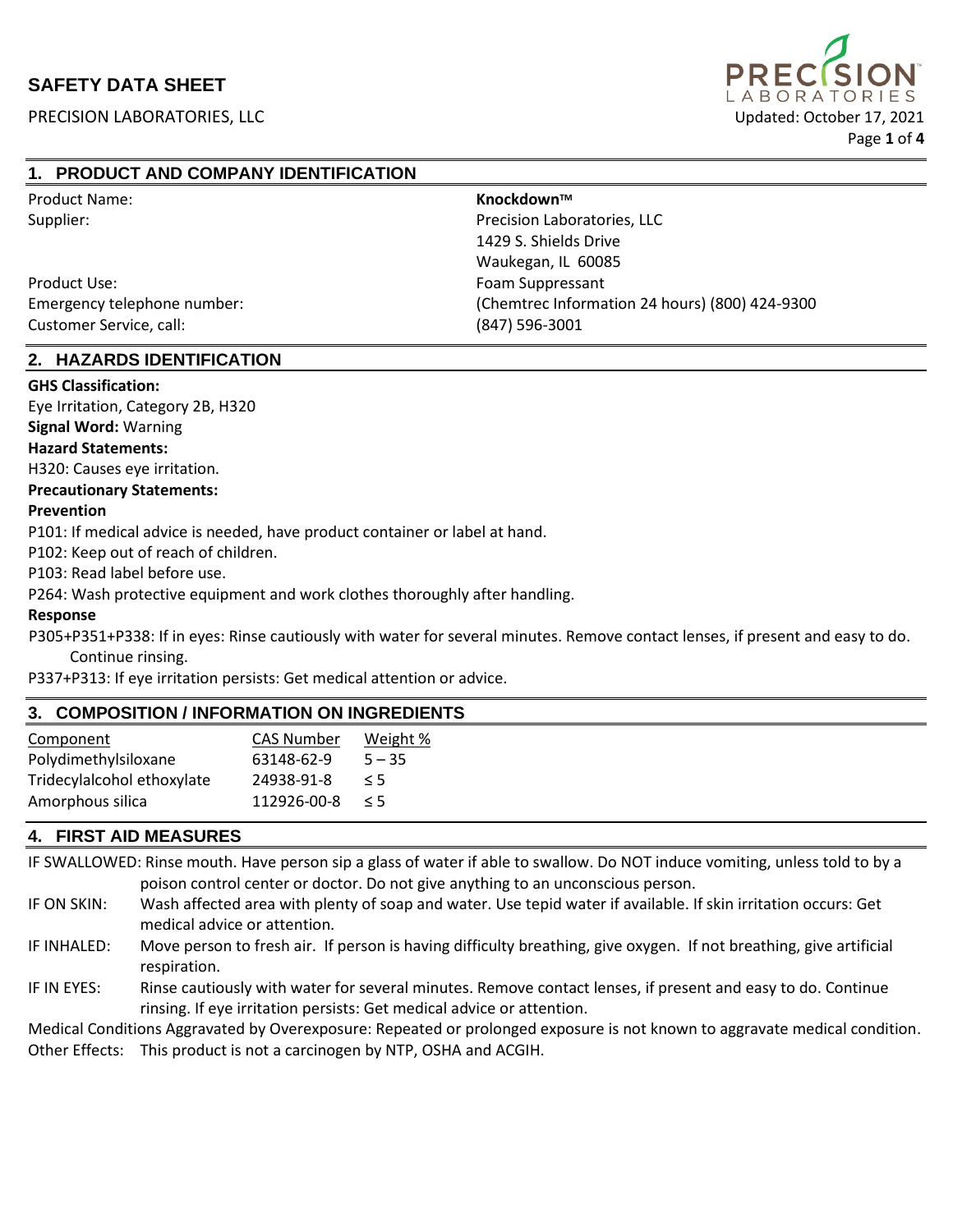

#### **5. FIREFIGHTING MEASURES**

Suitable Extinguishing media: Water spray, foam,  $CO<sub>2</sub>$ , or dry chemicals may be used in areas where this product is stored. Specific Hazards: None

PPE and Precautions: Firefighters should wear NIOSH/MSHA approved self-contained breathing apparatus and full protective clothing.

#### **6. ACCIDENTAL RELEASE MEASURES**

In Case of Spill: Contain spilled liquid by diking, sand bags, etc. Absorb on inert material, mop up, wipe up, and place into drums for containment and disposal. Wear appropriate skin protection. Observe all federal spill and water quality regulations.

Disposal: Dispose of collected waste in accordance with federal, state and local regulations.

#### **7. HANDLING AND STORAGE**

Wear eye and skin protection. Store above  $32^{\circ}F(0^{\circ}C)$  to prevent freezing. Keep lids on containers when not in use. Properly dispose of empty containers.

### **8. EXPOSURE CONTROLS / PERSONAL PROTECTION**

| <b>Component Exposure Limits:</b> | N/D                                                                                                                                                                                                                                                                                                                                                                                                                             |
|-----------------------------------|---------------------------------------------------------------------------------------------------------------------------------------------------------------------------------------------------------------------------------------------------------------------------------------------------------------------------------------------------------------------------------------------------------------------------------|
| Eye/Face Protections:             | Wear protective eyewear. Contact lenses should not be worn when working with chemicals.                                                                                                                                                                                                                                                                                                                                         |
| <b>Skin Protection:</b>           | Wear chemical resistant gloves. As precautions, wash hands and face with mild soap and water<br>before eating, drinking, smoking or using restroom. After each shift, clean all protective<br>equipment, wash work clothes, and shower.                                                                                                                                                                                         |
| <b>Respiratory Protection:</b>    | Not required under normal use conditions with good ventilation. Protect against spray mists.                                                                                                                                                                                                                                                                                                                                    |
| <b>General Protection:</b>        | Avoid contact with skin, eyes and clothing. Avoid breathing vapors. Wash thoroughly after<br>handling product.                                                                                                                                                                                                                                                                                                                  |
| Note:                             | When selecting personal protective equipment and clothing, follow all of the manufacturer<br>specifications and recommendations that apply to your specific operation and processing<br>conditions. Take into consideration all working conditions and all chemicals to be handled or<br>processed. Eye wash fountains and drench showers should be located within a 10 second walk<br>from the work area per ANSI Z358.1-2009. |

Personal Protection in Case of Large Spill: Splash goggles, full suit, boots and gloves.

# **9. PHYSICAL AND CHEMICAL PROPERTIES**

| Appearance:              | Milky-white viscous liquid | UEL:                              | N/D                  |
|--------------------------|----------------------------|-----------------------------------|----------------------|
| Odor:                    | Mild                       | LEL:                              | N/D                  |
| Odor Threshold:          | N/D                        | Vapor Pressure:                   | N/D                  |
| pH:                      | $7.0 - 8.0$                | Vapor Density:                    | >1                   |
| Melting Point:           | N/D                        | <b>Relative Density:</b>          | $1.01$ sg            |
| Freezing Point:          | N/D                        | Solubility:                       | Dispersible in water |
| <b>Boiling Point:</b>    | N/D                        | Partition Coefficient:            | N/D                  |
| Flash Point:             | $>200^\circ F$             | <b>Autoignition Temperature:</b>  | N/D                  |
| <b>Evaporation Rate:</b> | N/D                        | <b>Decomposition Temperature:</b> | N/D                  |
| Flammability:            | N/D                        |                                   |                      |

# **10. STABILITY AND REACTIVITY**

Stability: Stable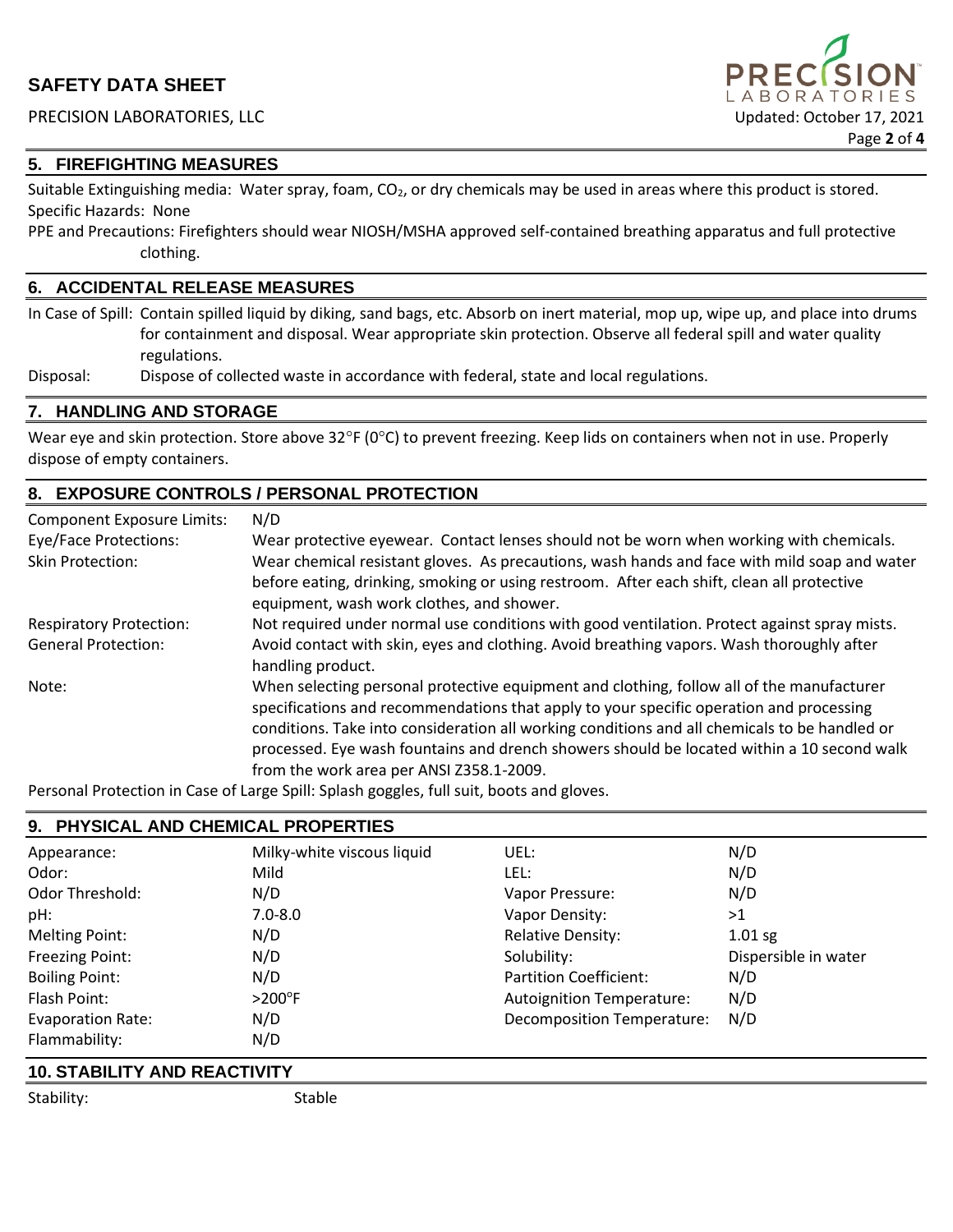# **SAFETY DATA SHEET**

PRECISION LABORATORIES, LLC Updated: November 12, 2014



Possibility of Hazardous Reactions: Hazardous polymerization will not occur. Condition to Avoid: None known. Incompatible Materials: None with proper handling and storage. Hazardous Decomposition Products: Does not apply.

## **11. TOXICOLOGICAL INFORMATION**

No toxicological data is available for this product.

## **12. ECOLOGICAL INFORMATION**

No ecological data is available for this product.

#### **13. DISPOSAL CONSIDERATIONS**

| <b>Component Waste Numbers:</b> | No EPA Waste Numbers are applicable for this product's components.                                                                                                                                     |  |
|---------------------------------|--------------------------------------------------------------------------------------------------------------------------------------------------------------------------------------------------------|--|
| Disposal Instructions:          | Remove to landfill where permitted under local regulations.                                                                                                                                            |  |
| <b>Container Reuse:</b>         | An empty container can contain product residue, and should not be reused. If not<br>professionally cleaned and reconditioned, crushing or other means is recommended to<br>prevent unauthorized reuse. |  |

#### **14. TRANSPORT INFORMATION**

| DOT Status (Highway and rail): | Not Regulated |
|--------------------------------|---------------|
| IATA Status (Air):             | Not Regulated |
| <b>Marine Pollutant:</b>       | No.           |

#### **15. REGULATORY INFORMATION**

TSCA: All components of this product are listed under the regulation of the Toxic Substance Control Act. SARA HAZARD: No

California Proposition 65: None

#### **10. OTHER INFORMATION**

| <b>HMIS Hazard Rating</b> | <b>NFPA Rating</b> |
|---------------------------|--------------------|
| HEALTH                    |                    |
| <b>FLAMMABILITY</b>       |                    |
| <b>REACTIVITY</b>         |                    |
| PERSONAL PROTECTION       |                    |
|                           |                    |

Date Prepared: March 26, 2014 Last Updated: October 17, 2021

> **WHILE INFORMATION AND RECOMMENDATIONS SET FORTH HEREIN ARE BELIEVED TO BE ACCURATE AS OF THE DATE HEREON, PRECISION LABORATORIES, LLC MAKES NO WARRANTY WITH RESPECT THERETO AND DISCLAIMS ALL LIABILITY FROM RELIANCE THEREON.**